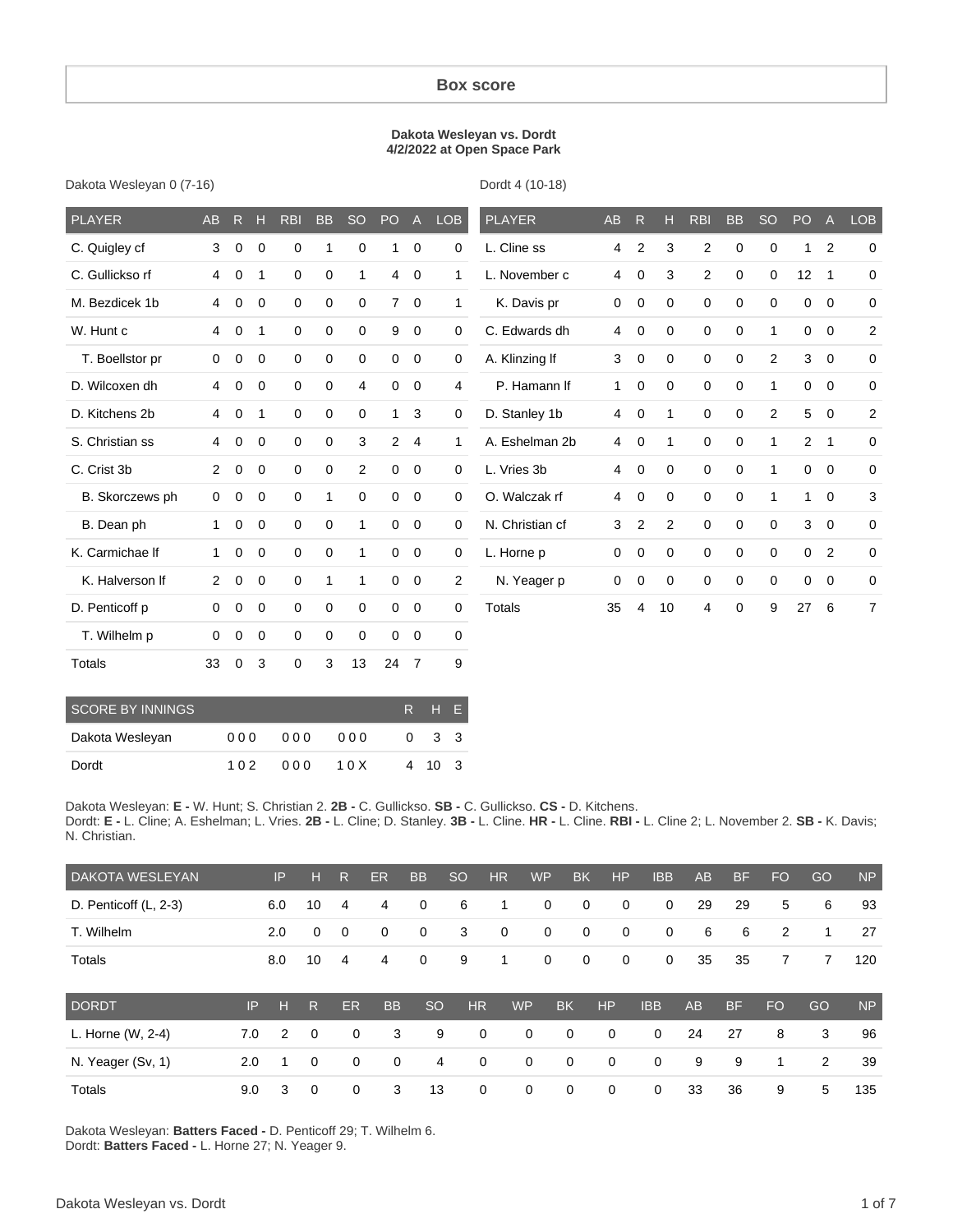**Start:** 3:25 PM **Duration:** 2:25 **Attendance:** 0

Weather: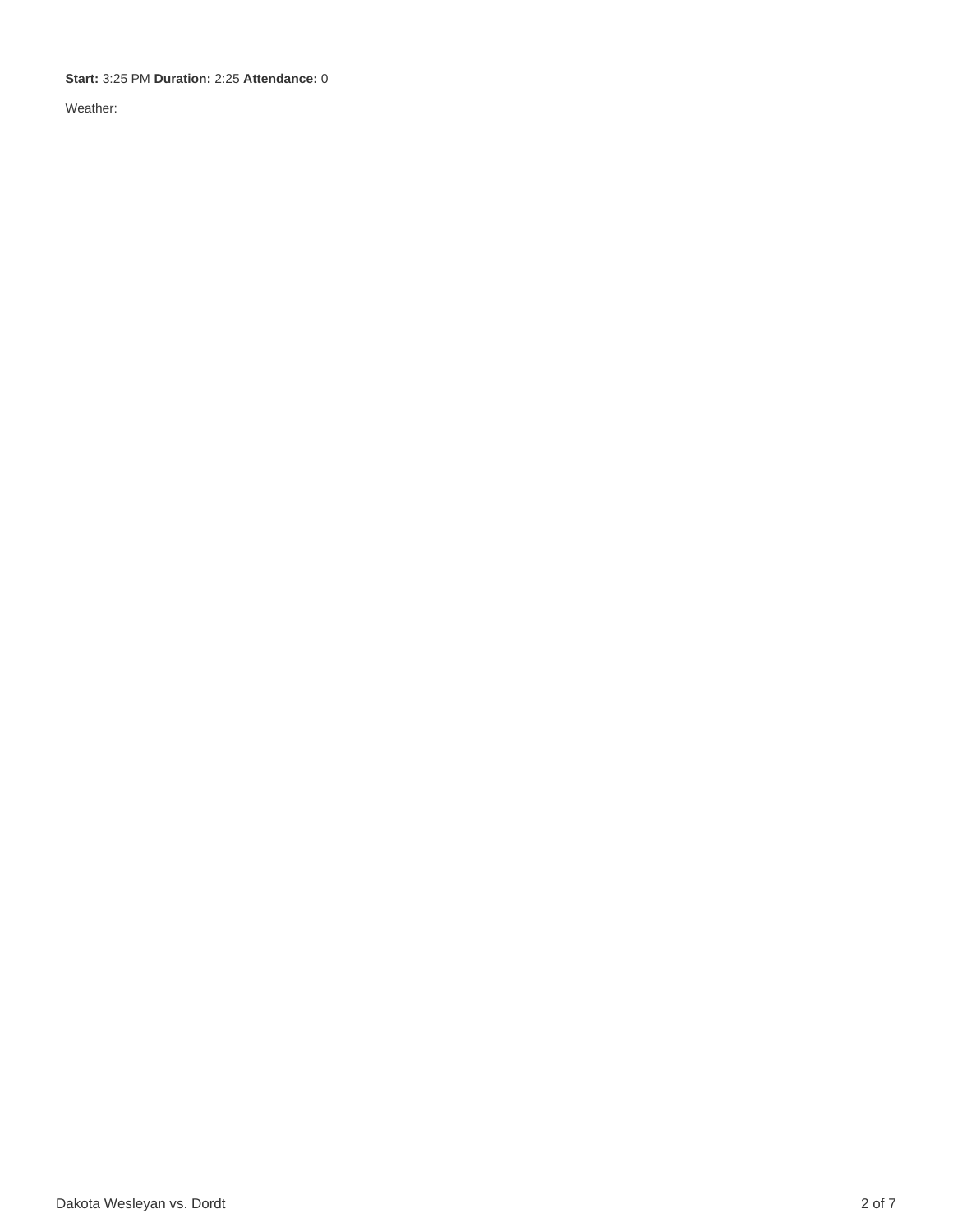# **Scoring Summary**

| <b>INNINGS</b> | <b>PLAY</b>                                                                              | $V - H$ |
|----------------|------------------------------------------------------------------------------------------|---------|
| Dordt<br>1st   | L. Cline homered to left field, RBI.                                                     | $0 - 1$ |
| Dordt<br>3rd   | L. Cline tripled to right field, RBI; N. Christian scored.                               | $0 - 2$ |
| Dordt<br>3rd   | L. November grounded out to ss, RBI; L. Cline scored.                                    | $0 - 3$ |
| Dordt<br>7th   | L. November singled up the middle, RBI; L. Cline advanced to third; N. Christian scored. | $0 - 4$ |

# **All Plays**

## **Dakota Wesleyan Top of 1st Inning**

- C. Quigley walked.
- C. Quigley Failed pickoff attempt.
- C. Gullickso reached first on an error by ss; C. Quigley advanced to third.
- M. Bezdicek popped up to 2b. (1 out)
- W. Hunt popped up to cf. (2 out)
- C. Gullickso stole second.
- D. Wilcoxen struck out swinging. (3 out)

**Inning Summary: 0 Runs , 0 Hits , 1 Errors , 2 LOB**

# **Dordt Bottom of 1st Inning**

**L. Cline homered to left field, RBI.**

L. November singled up the middle.

P. Hamann pinch ran for L. November.

C. Edwards grounded into double play ss to 2b to 1b; P. Hamann out on the play. (2 out)

A. Klinzing struck out looking. (3 out)

**Inning Summary: 1 Runs , 2 Hits , 0 Errors , 0 LOB**

# **Dakota Wesleyan Top of 2nd Inning**

L. November to c for P. Hamann.

D. Kitchens singled to second base.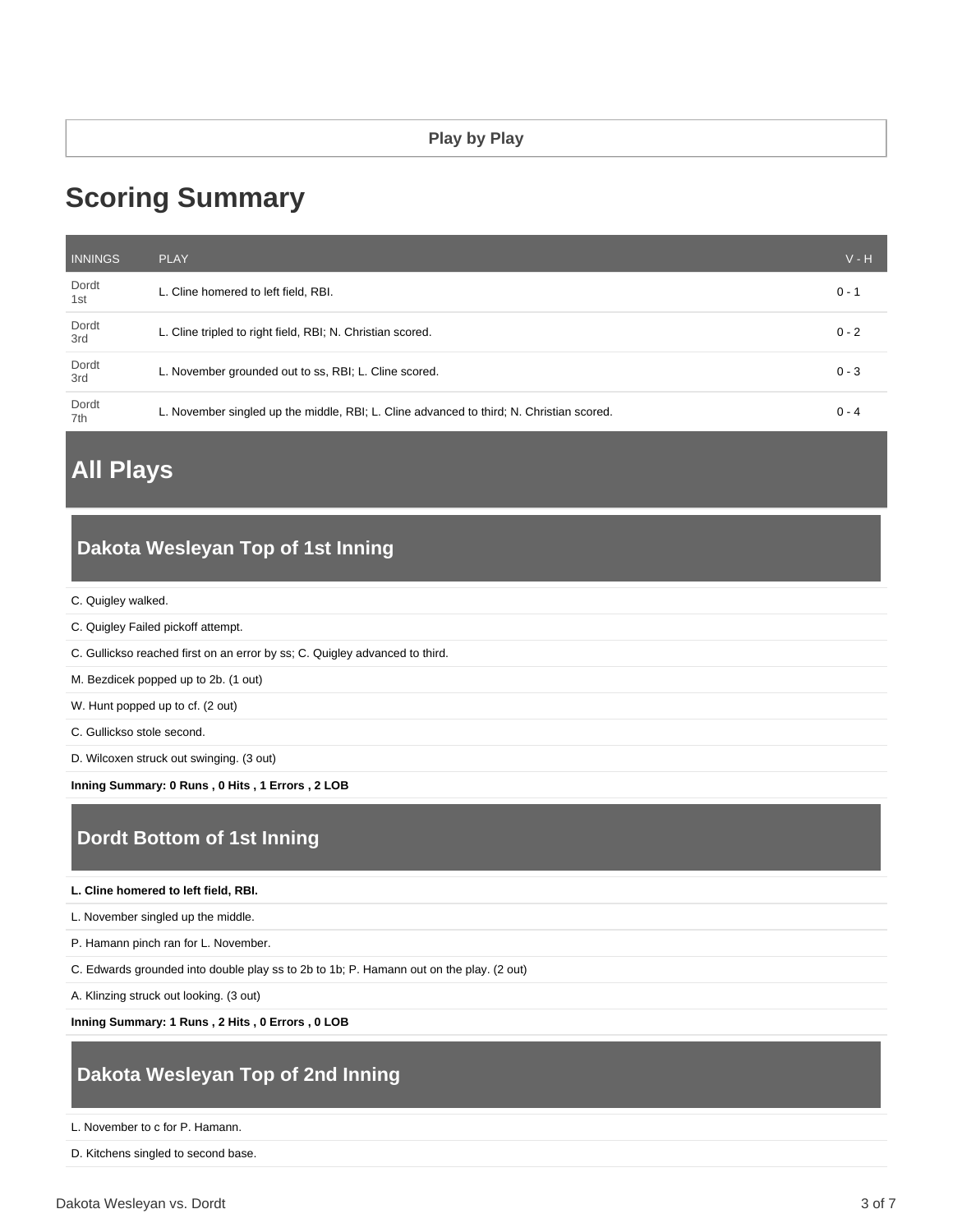S. Christian struck out swinging; D. Kitchens out at second c to ss, caught stealing. (2 out)

C. Crist struck out swinging. (3 out)

**Inning Summary: 0 Runs , 1 Hits , 0 Errors , 0 LOB**

#### **Dordt Bottom of 2nd Inning**

D. Stanley doubled to right field.

A. Eshelman popped up to ss. (1 out)

L. Vries struck out swinging. (2 out)

O. Walczak struck out swinging. (3 out)

**Inning Summary: 0 Runs , 1 Hits , 0 Errors , 1 LOB**

#### **Dakota Wesleyan Top of 3rd Inning**

K. Carmichae struck out swinging. (1 out)

C. Quigley flied out to lf. (2 out)

C. Gullickso doubled down the lf line.

M. Bezdicek fouled out to rf. (3 out)

**Inning Summary: 0 Runs , 1 Hits , 0 Errors , 1 LOB**

#### **Dordt Bottom of 3rd Inning**

N. Christian singled to shortstop.

N. Christian stole second, advanced to third on an error by c.

**L. Cline tripled to right field, RBI; N. Christian scored.**

**L. November grounded out to ss, RBI; L. Cline scored.**

C. Edwards grounded out to 1b unassisted. (2 out)

A. Klinzing struck out swinging. (3 out)

**Inning Summary: 2 Runs , 2 Hits , 0 Errors , 0 LOB**

### **Dakota Wesleyan Top of 4th Inning**

W. Hunt reached first on an error by 3b.

T. Boellstor pinch ran for W. Hunt.

D. Wilcoxen struck out swinging. (1 out)

D. Kitchens flied out to lf. (2 out)

S. Christian flied out to lf. (3 out)

**Inning Summary: 0 Runs , 0 Hits , 1 Errors , 1 LOB**

#### **Dordt Bottom of 4th Inning**

W. Hunt to c for T. Boellstor.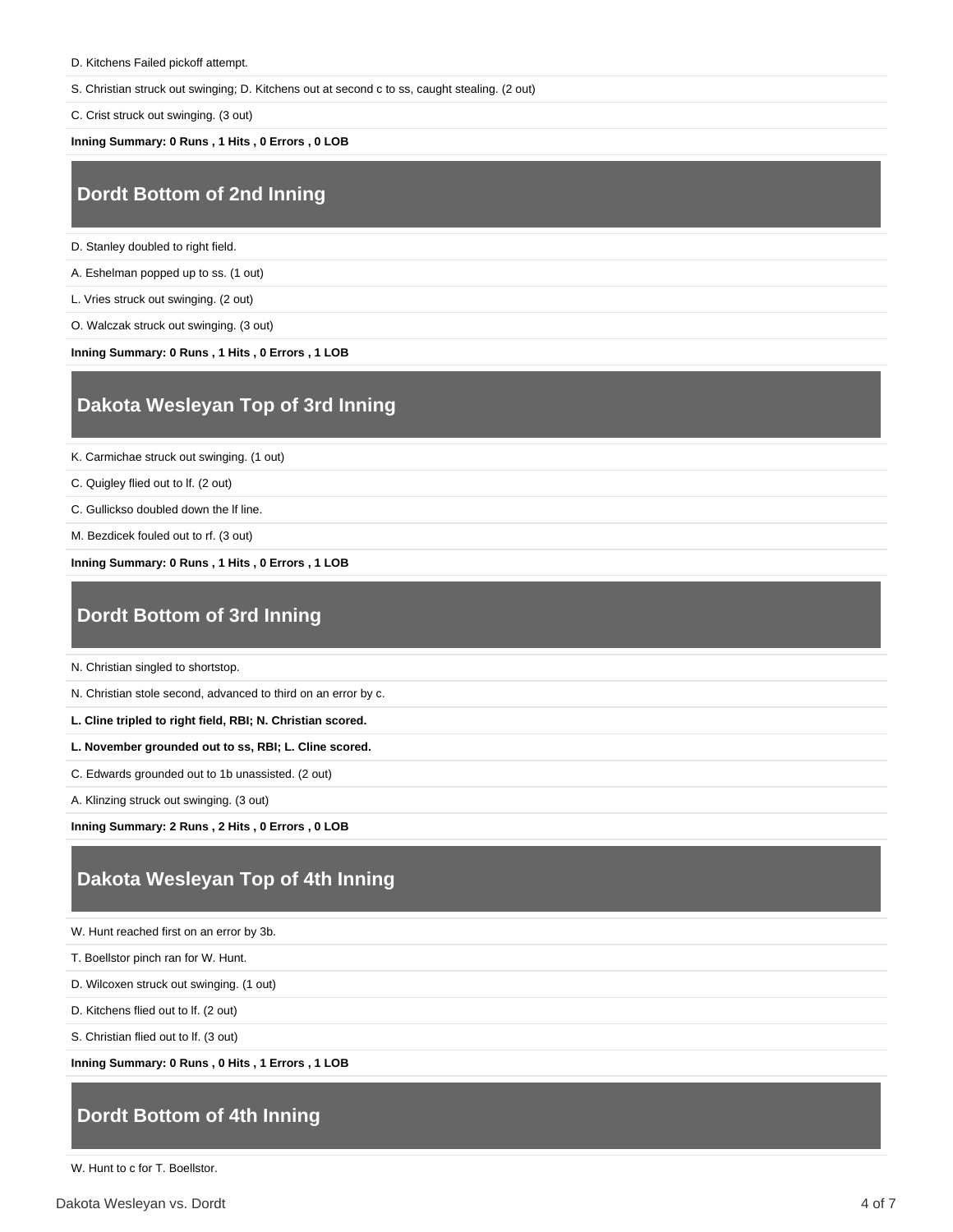D. Stanley grounded out to ss. (1 out)

A. Eshelman struck out swinging. (2 out)

L. Vries flied out to rf. (3 out)

**Inning Summary: 0 Runs , 0 Hits , 0 Errors , 0 LOB**

#### **Dakota Wesleyan Top of 5th Inning**

C. Crist struck out looking. (1 out)

K. Halverson pinch hit for K. Carmichae.

K. Halverson walked.

C. Quigley grounded out to p; K. Halverson advanced to second. (2 out)

C. Gullickso struck out swinging. (3 out)

**Inning Summary: 0 Runs , 0 Hits , 0 Errors , 1 LOB**

### **Dordt Bottom of 5th Inning**

K. Halverson to lf.

- O. Walczak grounded out to 2b. (1 out)
- N. Christian grounded out to ss. (2 out)
- L. Cline doubled down the lf line.
- L. November singled to right field; L. Cline advanced to third.
- P. Hamann pinch ran for L. November.
- C. Edwards flied out to rf. (3 out)

**Inning Summary: 0 Runs , 2 Hits , 0 Errors , 2 LOB**

### **Dakota Wesleyan Top of 6th Inning**

L. November to c for P. Hamann.

M. Bezdicek lined out to 2b. (1 out)

W. Hunt flied out to cf. (2 out)

D. Wilcoxen struck out swinging. (3 out)

**Inning Summary: 0 Runs , 0 Hits , 0 Errors , 0 LOB**

# **Dordt Bottom of 6th Inning**

A. Klinzing flied out to cf. (1 out)

D. Stanley struck out swinging. (2 out)

A. Eshelman singled through the right side.

L. Vries reached first on an error by ss; A. Eshelman advanced to second.

O. Walczak popped up to ss. (3 out)

**Inning Summary: 0 Runs , 1 Hits , 1 Errors , 2 LOB**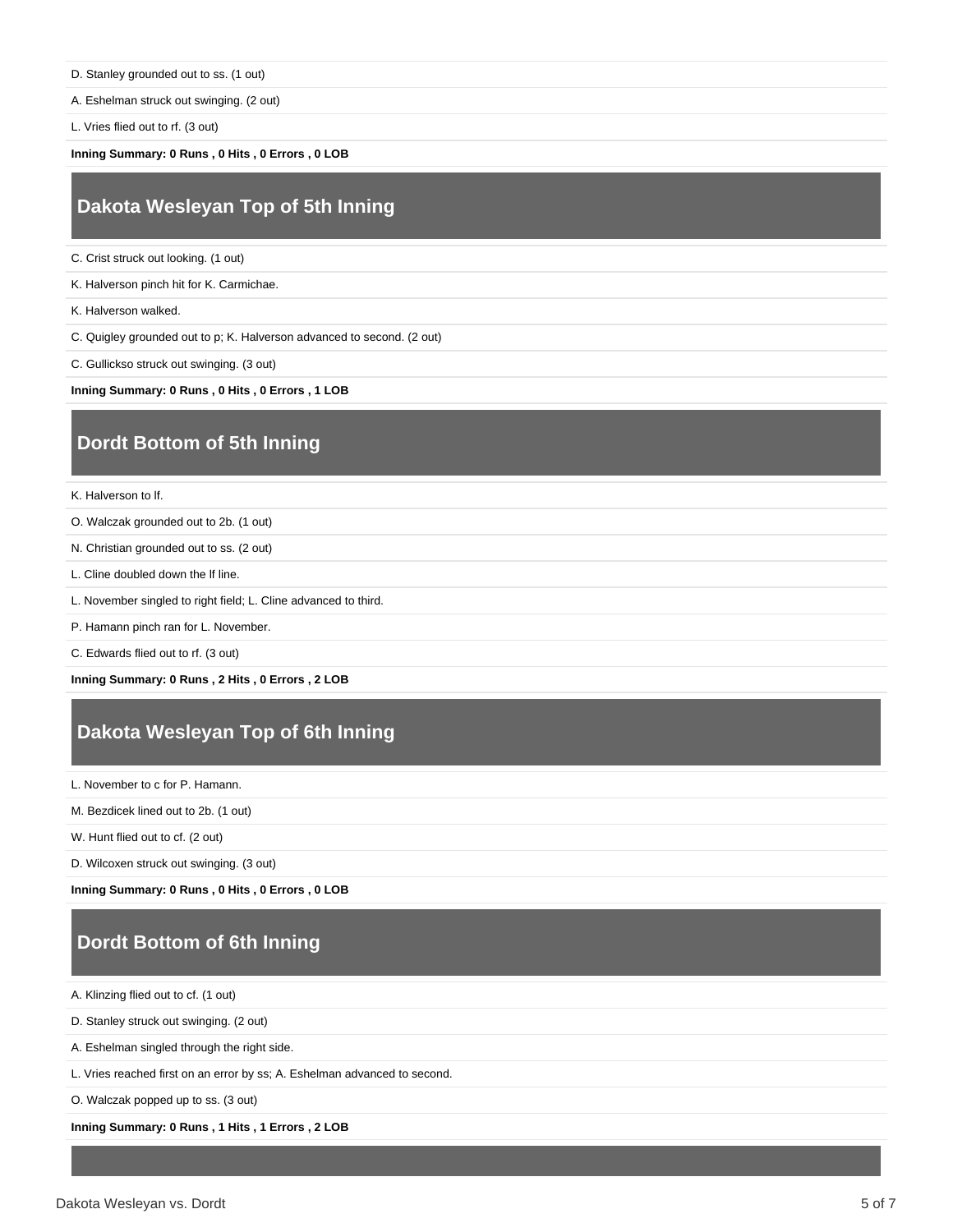#### **Dakota Wesleyan Top of 7th Inning**

- P. Hamann to lf for A. Klinzing.
- D. Kitchens grounded out to p. (1 out)
- S. Christian struck out swinging. (2 out)
- B. Skorczews pinch hit for C. Crist.
- B. Skorczews walked.
- C. Crist pinch ran for B. Skorczews.
- K. Halverson grounded out to ss. (3 out)

**Inning Summary: 0 Runs , 0 Hits , 0 Errors , 1 LOB**

## **Dordt Bottom of 7th Inning**

C. Crist to 3b.

- N. Christian singled to right field.
- L. Cline reached first on an error by ss; N. Christian advanced to third.
- **L. November singled up the middle, RBI; L. Cline advanced to third; N. Christian scored.**
- T. Wilhelm to p for D. Penticoff.
- K. Davis pinch ran for L. November.
- K. Davis stole second.
- C. Edwards struck out swinging. (1 out)
- P. Hamann struck out swinging. (2 out)
- D. Stanley struck out swinging. (3 out)

**Inning Summary: 1 Runs , 2 Hits , 1 Errors , 2 LOB**

## **Dakota Wesleyan Top of 8th Inning**

- L. November to c for K. Davis.
- N. Yeager to p for L. Horne.
- C. Quigley grounded out to ss. (1 out)
- C. Gullickso reached first on an error by 2b.
- M. Bezdicek flied out to cf. (2 out)
- W. Hunt singled to right field; C. Gullickso advanced to third.
- T. Boellstor pinch ran for W. Hunt.
- D. Wilcoxen struck out swinging. (3 out)

**Inning Summary: 0 Runs , 1 Hits , 1 Errors , 2 LOB**

### **Dordt Bottom of 8th Inning**

W. Hunt to c for T. Boellstor.

A. Eshelman grounded out to 2b. (1 out)

L. Vries popped up to rf. (2 out)